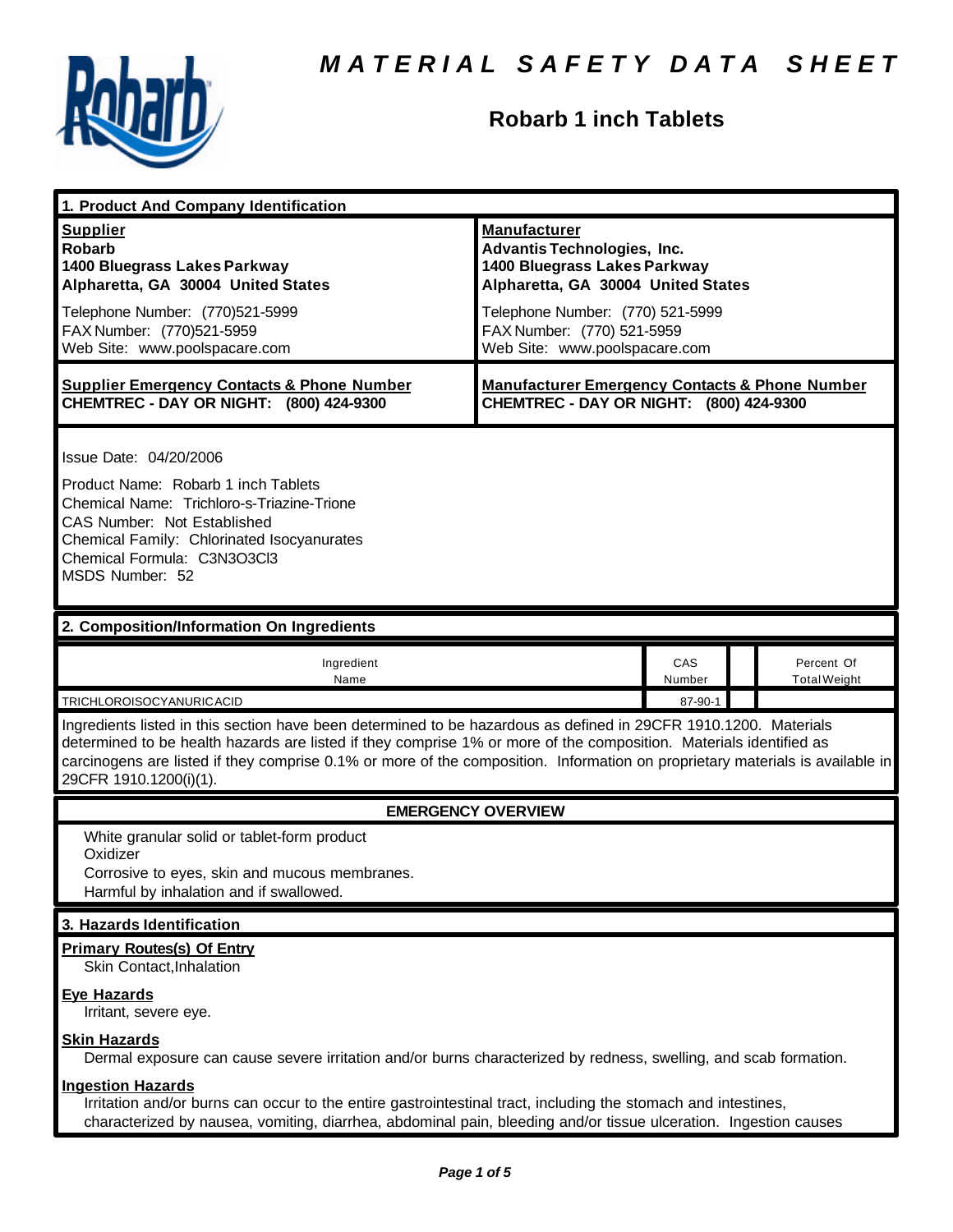# **Robarb 1 inch Tablets**

# **3. Hazards Identification - Continued**

#### **Ingestion Hazards - Continued**

severe damage to the gastrointestinal tract with the potential to cause perforation.

#### **Inhalation Hazards**

Causes respiratory tract irritation.

# **Signs And Symptoms**

Irritation of Eyes and Respiratory Passages

**Conditions Aggravated By Exposure** Asthma, Respiatory and Cardiovascular Disease

# **First Aid (Pictograms)**



# **4. First Aid Measures**

#### **Eye**

In case of contact, hold eyelids apart and immediately flush eyes with plenty of water for at least 20 minutes. Get medical attention immediately.

#### **Skin**

In case of contact, immediately flush skin with plenty of water. Get medical attention immediately if irritation (redness, rash, blistering) develops and persists.

#### **Ingestion**

Drink large amounts of water. Avoid Alcohol. Do not induce vomiting. Contact a physician or poison control.

#### **Inhalation**

If inhaled, remove to fresh air.

#### **Note To Physician**

**Corrosive** 

Incase of ingestion DO NOT induce vomiting. No specific antidote. Treat symptomatically and supportively.

# **Fire Fighting (Pictograms)**



# **5. Fire Fighting Measures**

Flash Point: n/a °F Flammability Class: NOT FLAMMABLE

#### **Fire And Explosion Hazards**

SMALL QUANTITIES OF WATER WILL REACT WITH THIS PRODUCT TO FORM HAZARDOUS AMOUNTS OF NITROGEN TRICHLORIDE(VIOLENT EXPLOSIVE)

#### **Extinguishing Media**

In case of fire, soak (flood) with water. CAUTION DO NOT USE DRY CHEMICAL CONTAINING AMMONIA **COMPOUNDS** 

#### **Fire Fighting Instructions**

Firefighters should wear self-contained breathing apparatus and full protective gear.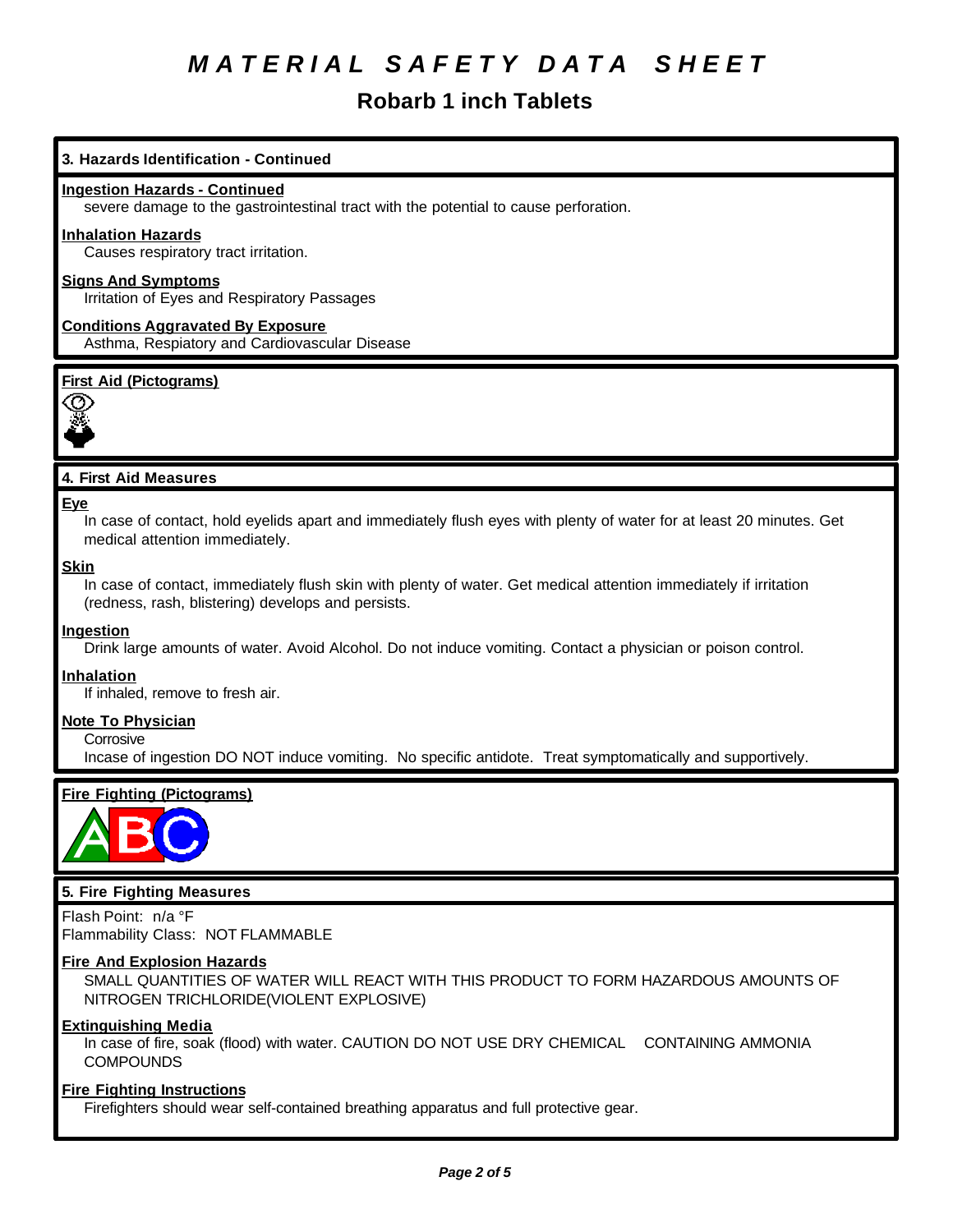# **Robarb 1 inch Tablets**

# **5. Fire Fighting Measures - Continued**

# **Fire Fighting Instructions - Continued**

#### **6. Accidental Release Measures**

Clean up spill immediately. Complete cleanup on dry basis if possible. Use appropriate personal protective equipment (PPE). Use appropriate containers to avoid environmental contamination. Spills greater than 100 pounds constitute a reportable quantitiy by the US EPA

#### **Handling & Storage (Pictograms)**



# **7. Handling And Storage**

#### **Handling And Storage Precautions**

**Keep out of reach of children.** Store material in a cool and dry place. Do not reuse container

#### **Storage Precautions**

Keep out of reach of children. Store in a cool dry place. Do not Reuse container. Keep away from other types of chlorinating compounds and organic material. KEEP AWAY FROM AMMONIA AND AMMONIA COMPOUNDS. Do not store above 60C/140F.

#### **Work/Hygienic Practices**

Use safe chemical handling procedures suitable for the hazards presended by this material.

# **Protective Clothing (Pictograms)**



# **8. Exposure Controls/Personal Protection**

#### **Engineering Controls**

Use with adequate general and local exhaust ventilation.

# **Eye/Face Protection**

Safety glasses with side shields or goggles.

#### **Skin Protection**

Chemical-resistant gloves. Wear long sleeves.

#### **Respiratory Protection**

Respiratory protection not normally required. A respiratory protection program that meets OSHA 1910.134 must be followed whenever workplace conditions warrant a respirator's use.

# **9. Physical And Chemical Properties**

#### **Appearance**

White tablet or stick

#### **Odor**

**Chlorine** 

Chemical Type: Mixture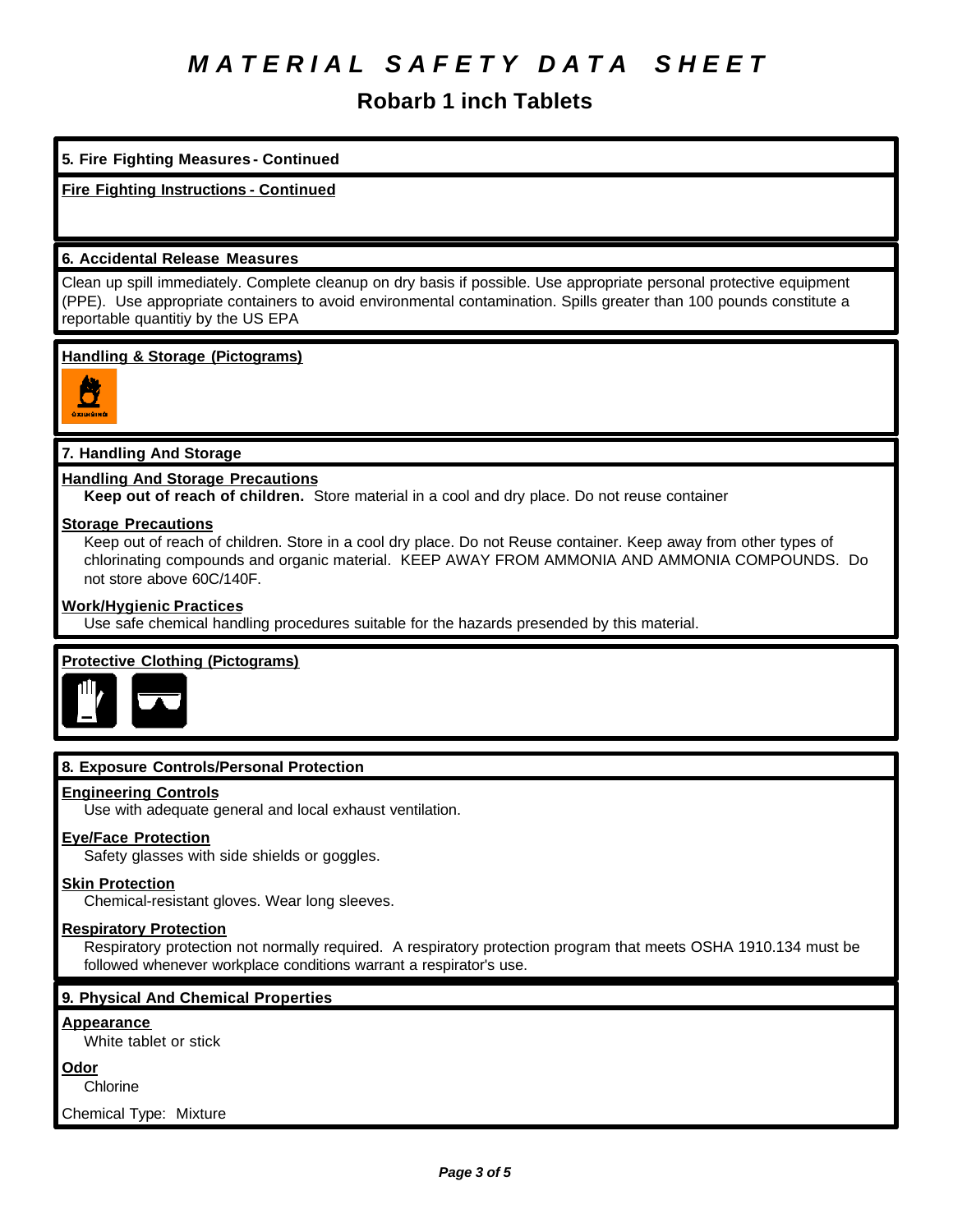# **Robarb 1 inch Tablets**

# **9. Physical And Chemical Properties - Continued**

# **Odor - Continued**

Physical State: Solid Melting Point: Not applicable °F Boiling Point: Not applicable °F Specific Gravity: >1 Molecular Weight: NOT DETERMINED Vapor Pressure: Not applicable Vapor Density: Not applicable pH Factor: 2.7-2.9 At a Concentration Of 1% solution Evaporation Rate: Not Applicable

#### **10. Stability And Reactivity**

Stability: STABLE Hazardous Polymerization: WILL NOT OCCUR

#### **Conditions To Avoid (Stability)**

THERMAL DECOMPOSITION MAY PRODUCE CHLORINE AND OTHER TOXIC GASES

#### **Incompatible Materials**

Reducing agents and Oxidizers, Nitrogen containing compounds, Calcium hypochlorite, Alkalies, Acids, Bases

#### **Hazardous Decomposition Products**

Chlorine gas

#### **Conditions To Avoid (Polymerization)**

Water on product while in container. Humidity

# **11. Toxicological Information**

# **Eye Effects**

**Corrosive** 

**Skin Effects**

**Corrosive** 

# **Acute Oral Effects**

Rat Oral LD50: 490 mg/kg

#### **Acute Inhalation Effects**

Rat inhalation: Approx. 0.68 mg/l/4 hour - (nose only)

#### **Chronic/Carcinogenicity**

Not known to be a carcinogen. Not classified by IARC, OSHA, EPA. Not included in NTP 10th Report on Carcinogens.

#### **Reproductive Effects**

There are no known or reported effects on reproductive function or fetal development. Toxilogical investigation indicates it does not effect reproductive function of fetal development.

#### **Mutagenicity (Genetic Effects)**

Not mutagenic in five Salmonella strains and one E.coli strain with or without mammalian microsomal activation.

#### **12. Ecological Information**

#### **Acute Toxicity - Fish And Invertebrates**

96 hour-LC50, Fish: 0.32 mg/l (Rainbow trout) 0.30 mg/l (bluegill sunfish) 96 hour-LC50, Daphnia magna: 0.21 mg/l